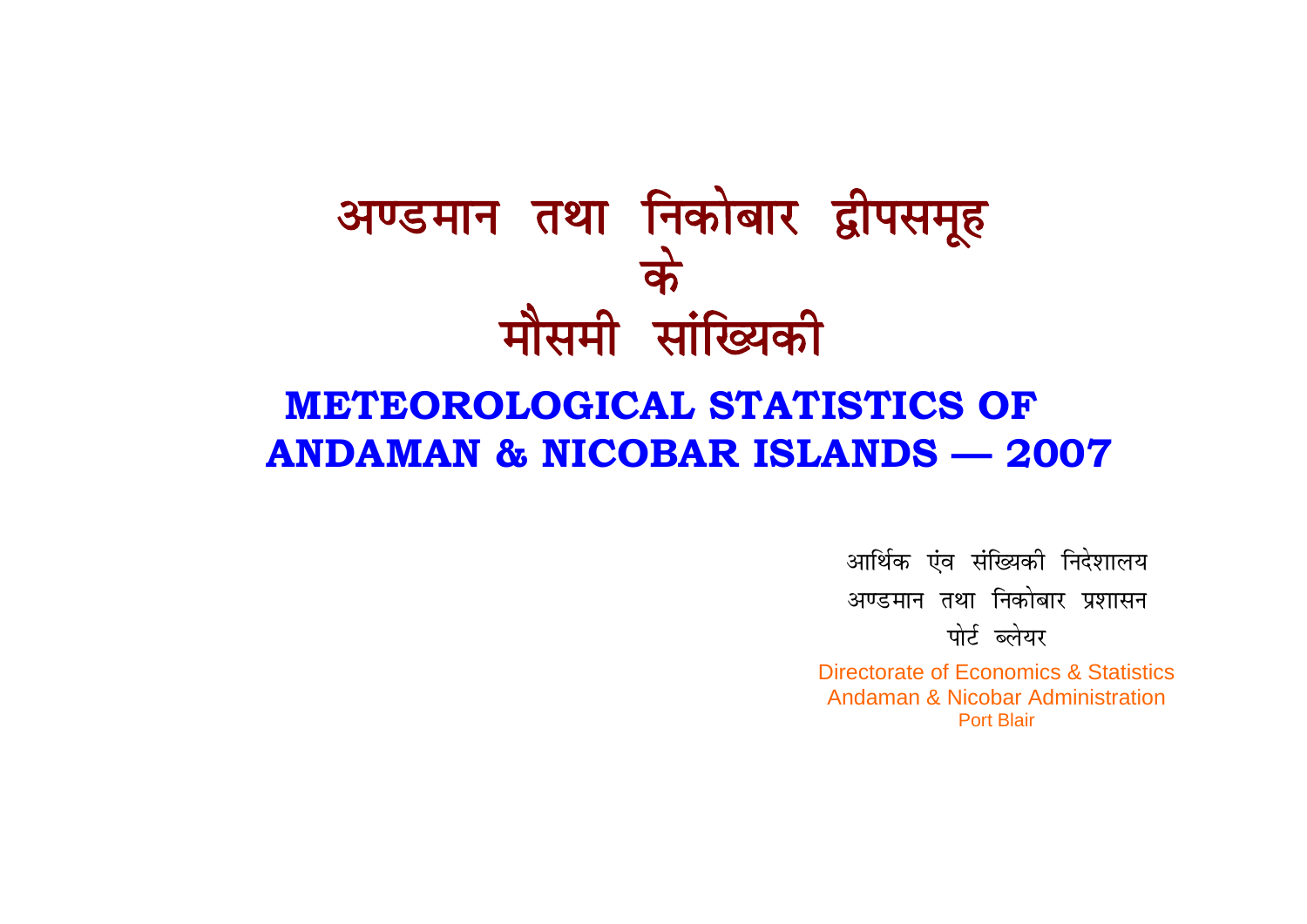## **PREFACE**

 The present edition of Meteorological Statistics of Andaman & Nicobar Islands is the Tenth in the series being published by the Directorate of Economics & Statistics, Andaman & Nicobar Administration. This edition contains Meteorological data from 1949 to 2007 on the climatic condition of the Union Territory of Andaman and Nicobar Island viz. Rainfall, Temperature, Humidity , Wind Speed and Earth quake.

 The Directorate acknowledges with gratitude the co-operation extended by the Local Meteorological Department, Port Blair in making available the data presented in the publication.

 The publication is the result of devoted efforts put in by Shri Martin Ekka, Sr. Investigator, Shri M.P.Muthappa, Statistical Assistant, Shri. Geaphas, Junior Investigator, under the overall supervision of Smti. Marriyamma Chacko, Statistical Officer (Pub), to generate tables and printout.

Suggestions for the improvements are most welcome.

(**Sashikala Viswanathan**) Director of Economics & Statistics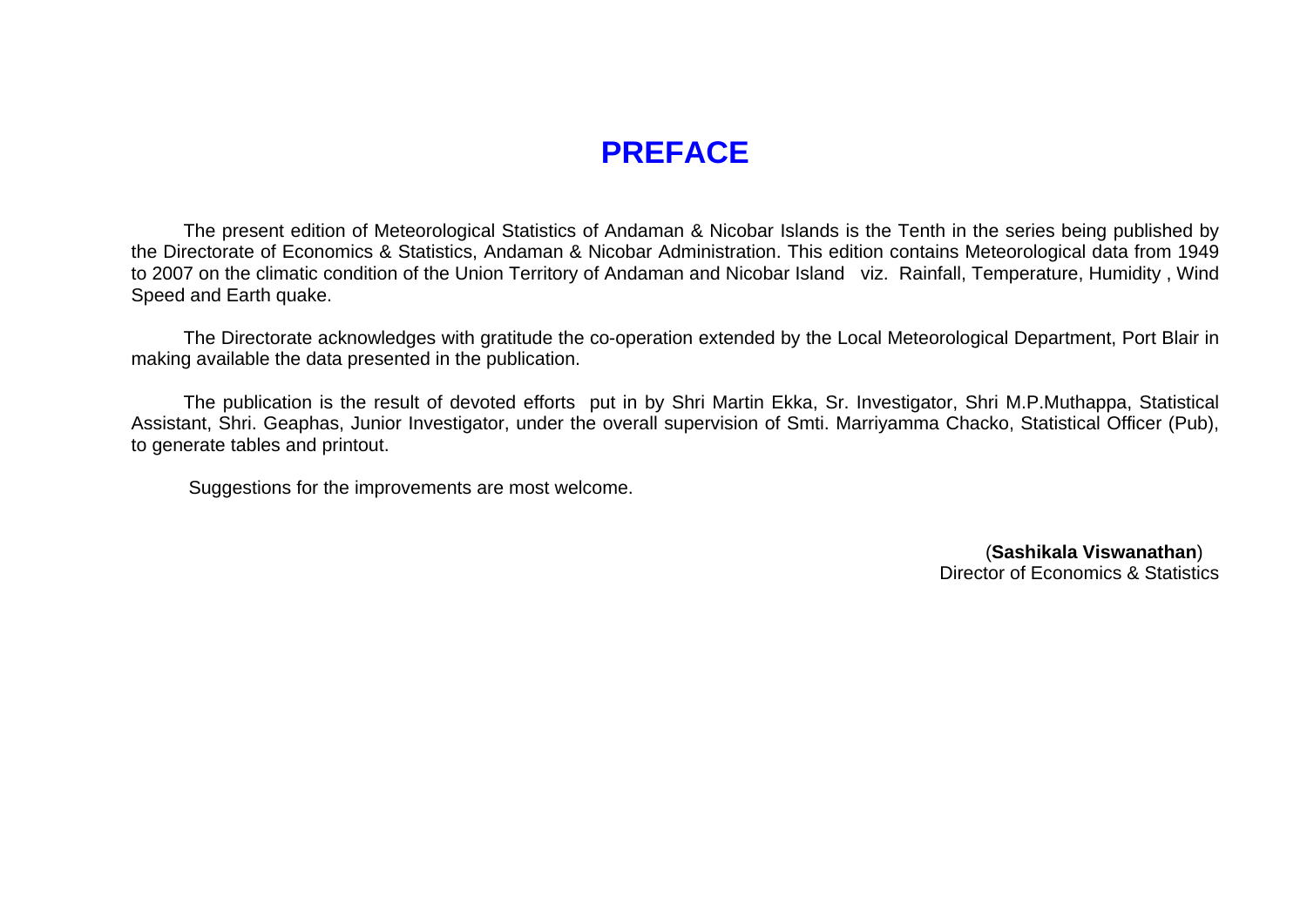### पुस्तावना

अण्डमान तथा निकोबार द्वीपसमृह के मौसमी सांख्यिकी से संबंधित यह मौजूदा अंक आर्थिक एवं सांख्यिकी निदेशालय द्वारा प्रकाशित संस्करणों के क्रम में दसवाँ हैं । इस संशोधित संस्करण में 'वर्षा', 'तापमान', आद्रता 'हवा की गति और भुकम नामक शोर्षक से इस संघ शासित प्रदेश की जलवाय की स्थिति पर 1949 से 2007 तक की मौसम आँकडा उपलब्ध हैं ।

इस प्रकाशन में दर्शाए आँकड़ो को उपलब्ध कराने के लिए स्थानीय मौसम विभाग, पोर्ट ब्लेयर द्वारा दी गई सहयोग के लिए निदेशालय उनके प्रति अपना आभार प्रकट करता हैं ।

श्रीमती मरियम्मा जाको, सांख्यिकीय अधिकारी, के सम्पूर्ण निगरानी में श्री, मार्टिन एकका वरीष्ठ अन्वेषक, श्री एम पी मुतप्पा, सांख्यिकीय सहायक, श्री गीफस कनिष्ठ अन्वेषक, द्वारा किए गए प्रयासों के कारण ही इस प्रकाशन का कार्य पूरा हो सका । भविष्य में प्रकाशित होने वाले संस्करण के लिए सुधार हेतु कोई सुझाव हैं तो उसका स्वागत हैं ।

> ( शशीकला विश्वानाधन ) निदेशक (आर्थिक एव सांख्यिकी)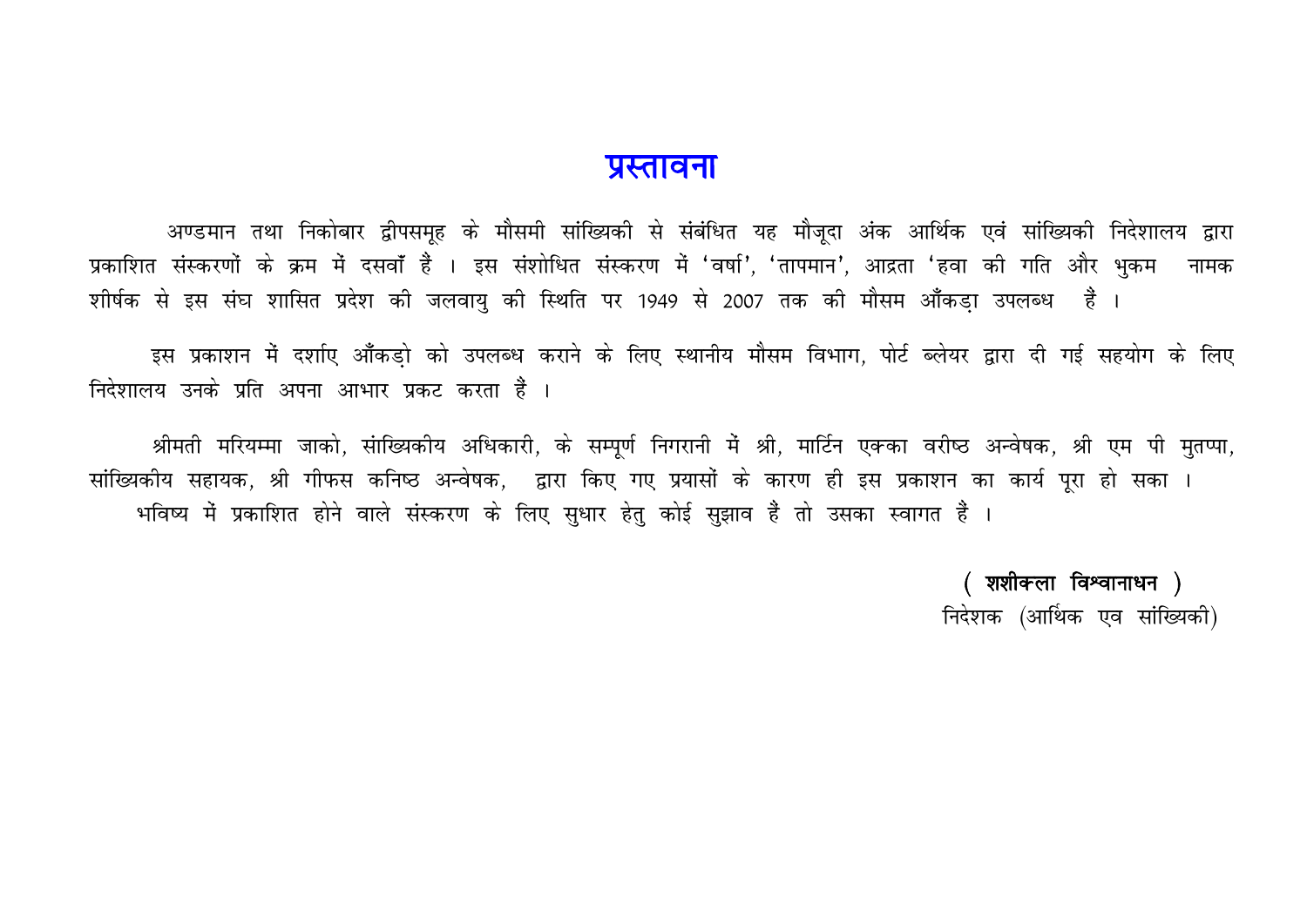**The** Andaman and Nicobar Islands are situated in the Bay of Bengal in the longitude between 92 Degree to 94 Degree East and in the Latitude between 6 Degree to 14 Degree North. As per 2001 Census, 25 Islands in Andaman Group and 13 Islands in Nicobar Group are inhabited with a population of 314084 in Andaman District and 42068 in Nicobar District.

**The** Climate of the Islands can be defined as humid, tropical, coastal climate, proximity to the equator and the sea ensures a hot, humid uniform climate. The Islands receive rainfall from both the Southwest and Northeast monsoons and the maximum rainfall isbetween May and December.

#### **RAINFALL**

**On** analyzing the rainfall recorded at Port Blair from 1949 to 2007, the lowest rainfall was recorded as 1541.4 mm during 1979 and the highest rainfall was recorded as 4362.4 mm during 1961 and the Normal Rainfall at Port Blair is 3180 mm. On analyzing the Rainfall recorded in the Andaman District from 1967 to 2007, the lowest rainfall was recorded as 1774.3 mm during 1979 and the highest rainfall was recorded as 3651.1 mm during 1972, Similarly in Nicobar District the lowest rainfall was recorded as 1335.8 mm during 1982 and the highest rainfall was recorded as 3923.8 mm during 1975.

#### **TEMPERATURE**

**On** analyzing the Temperature of Mean Maximum at Port Blair from 1949 to 2007, the lowest Mean Maximum Temperature was recorded as 29.1<sup>0</sup> Celsius during 1976 and 1985 and the highest Mean Maximum Temperature was recorded as  $30.8^{\circ}$  Celsius during 1958 and 1969. Similarly lowest Mean Minimum Temperature was recorded as 20.4<sup>0</sup> Celsius during 1989 and the highest Mean Minimum Temperature was recorded as  $24.3^\circ$  Celsius during 2005.

#### **HUMIDITY**

**On** analyzing the mean relative humidity percentage recorded at Port Blair from 1966 to 2007, the lowest humidity was recorded as 75% at 8.30 hrs. during 1993 and the highest humidity was recorded as 79% at 8.30 hrs. during 1975, 1990, 1999 and 2000. Similarly the lowest humidity was recorded as 78% at 17.30 hrs. during 1976, 1979, 1983 and 1993 and the highest humidity was recorded as 82% at 17.30 hrs during 1966, 1967, 1970, 1996 and 1999.

#### **WIND SPEED**

 On analyzing the mean wind speed (Km/Hrs) recorded at Port Blair 1975 to 2007, the lowest wind speed was recorded as 5.8 Km/Hrs during 2005 and the highest wind speed was recorded as 11.6 Km/Hrs during 1976.

#### **EARTH QUAKE**

On analyzing the earth quake report the maximum Magnitude of Earth quake 8.6 on richer scale was in the year 2004 and the location was west coast of Sumatra